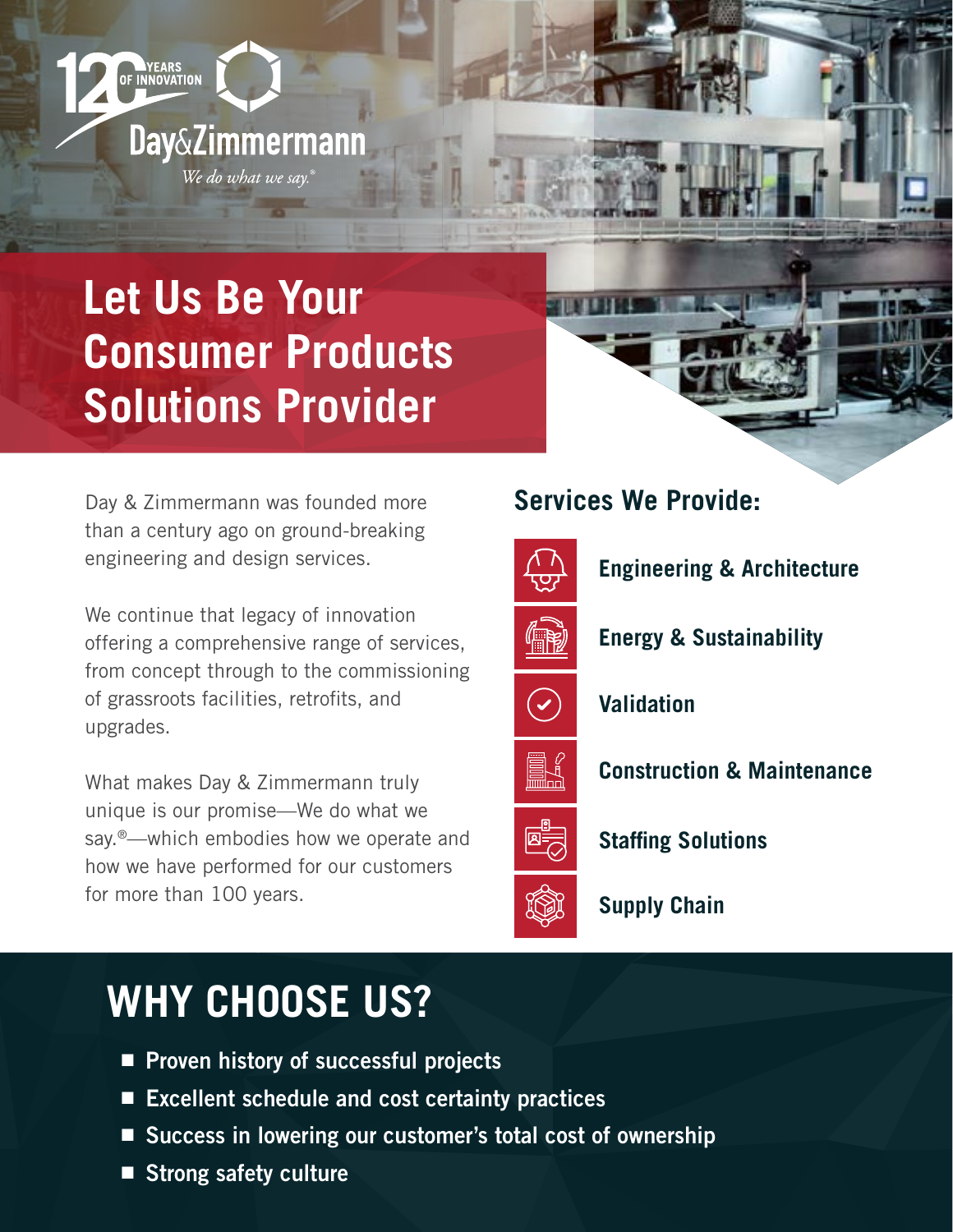# **HOW DO WE DO IT?** With Capfx<sup>®</sup>



Capfx® is our process for delivering capital effectiveness, offering the opportunity for predictable cost savings compared to a conventional approach to project delivery.

Our process is designed for customers who demand improved overall Return on Invested Capital (ROIC). Working together, we can optimize your business outcomes through intensive planning– whether it's for the entire project or a portfolio lifecycle. We'll help drive stakeholder alignment and deliver well-documented project execution best practices, which can deliver a 10 to 20 percent savings or more.

### Lowering Customers Total Cost of Ownership

We bring ideas to life and focus on lowering the total cost of ownership to our Consumer Products customers by delivering innovative engineering, procurement, construction management, maintenance, and other specialty services.



### Click to watch the Capfx<sup>®</sup> video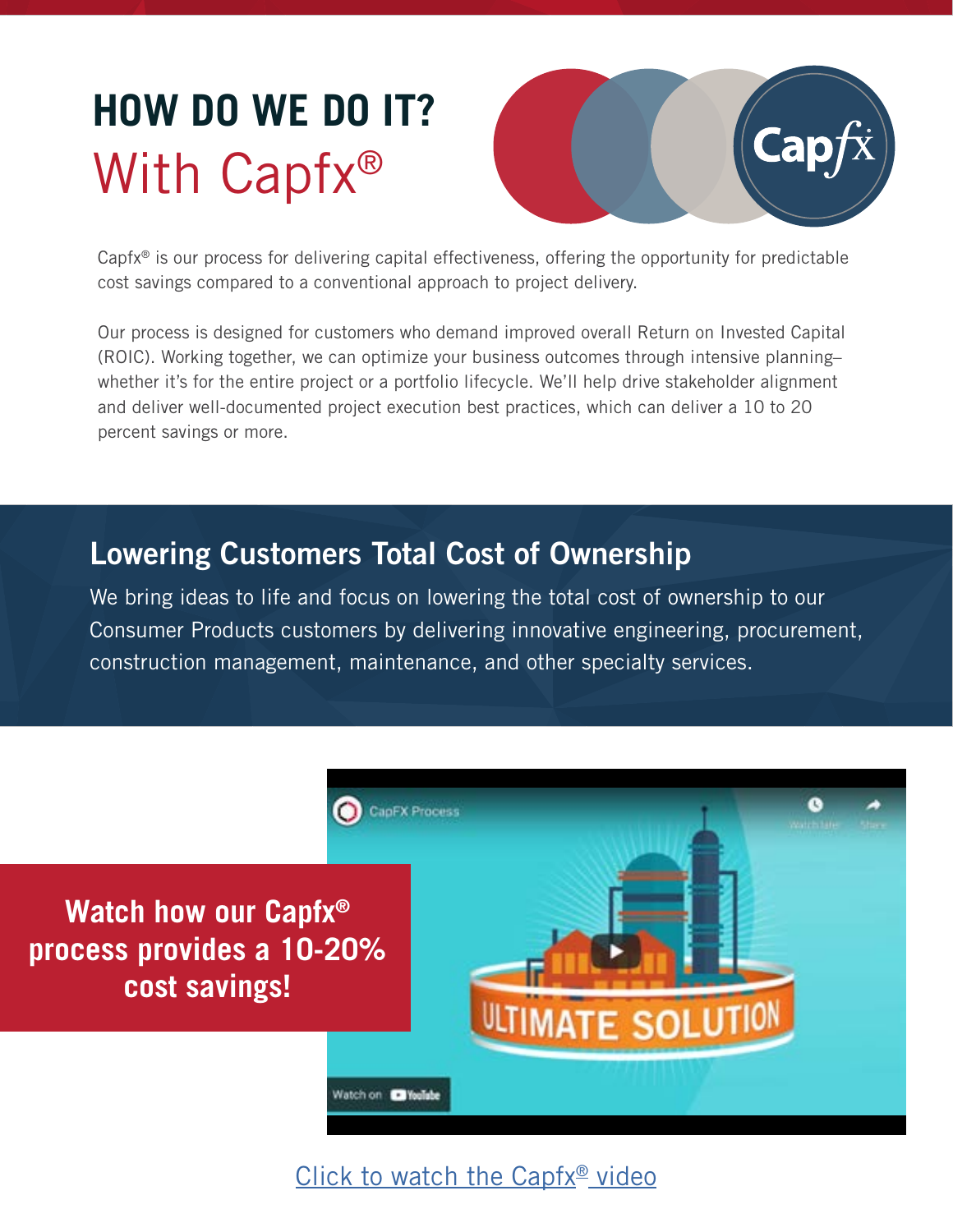# **ENGINEERING**

Day & Zimmermann brings big ideas to life by providing innovative, value-driven, engineering solutions across a broad range of industries.

Day & Zimmermann offers full-scope engineering and design services for projects that range from new facilities to revamps and upgrades. Our experienced engineering resources seamlessly deliver strategic planning, conceptual engineering, front-end engineering, detailed engineering, 3D digital facility lifecycle solutions, and more.

### Engineering Services

- Full-service multidiscipline engineering
- Conceptual engineering through detailed design, startup, and commissioning
- **Process simulation & optimization /** technology selection
- **Equipment, bulk material & subcontract** services procurement
- **Hazard analysis**
- **Laser Scanning**
- Constructability
- Capital program/project management
- Small to mid-sized capital and maintenance projects
- Brownfield facilities, retrofits, and upgrades
- Full-service estimating for capital projects

### Full Engineering & Architectural Services include:

- Process
- Mechanical Engineering
- Piping
- **Structural Engineering**
- **Civil Engineering**
- Architectural Engineering
- Electrical Engineering
- Instrument & Controls
- Telecommunications
- Technical Security Systems
- Life Safety / Fire Protection Engineering
- Contract Administration

Flexible execution strategies include site-based teams, in-plant staff augmentation and seconded personnel, and office-based project execution.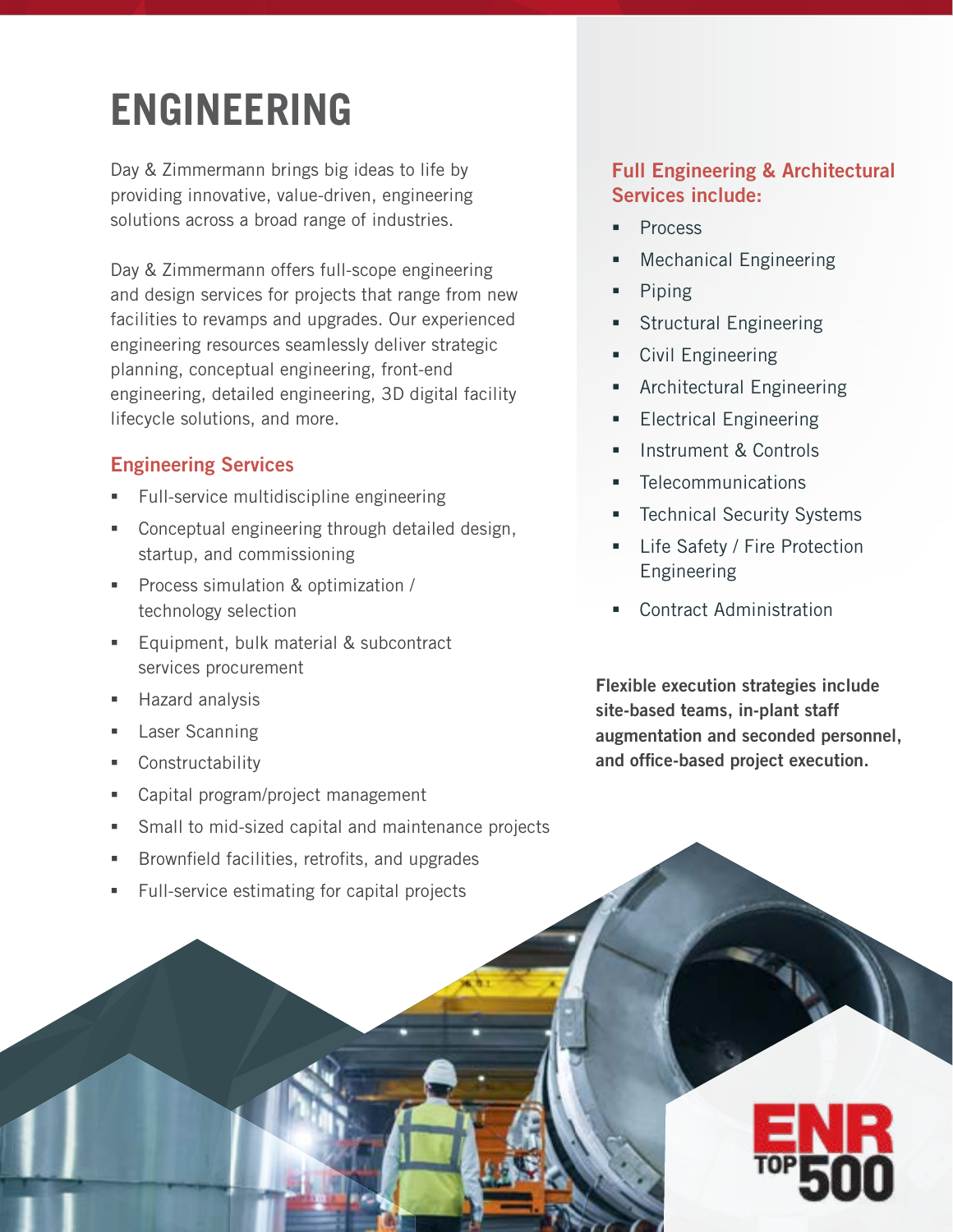# **ENERGY & SUSTAINABILITY**

Day & Zimmermann provides a full range of architectural, engineering, and sustainability services. As design specialists, we recognize that every client and project is unique. We integrate our collective resources to offer a customized, streamlined solution for every mission–focusing on communication and quality control.

We specialize in the following areas:

#### Energy and Sustainability Services

As a complement to our core design services, we provide significant analytical capabilities to evaluate alternate approaches, guide sustainability, and optimize the performance of existing buildings.

#### CFD Modeling

Through the pairing of computational fluid dynamics (CFD) modeling and advanced integrated energy simulation, we can communicate complex physics to provide new possibilities in the built environment. CFD is an excellent tool for modeling smoke migration, can significantly reduce the size of the smoke control systems in buildings.

It is also successfully applied to laboratory design, data center design, and external environmental flows.

#### Energy Auditing

Using sophisticated analytical tools, our experts can evaluate your facility's energy usage and provide you with comprehensive energy and water conservation measures (ECMs) to reduce costs and greenhouse gas emissions.

#### Energy Modeling

Most design firms provide whole-building energy modeling toward the end of a project to determine a building's relative energy and cost savings compared to a baseline project. We create energy models that offer simulations beyond this traditional approach. Simulation begins at the conceptual design stage, optimizing building orientation, envelope shading and HVAC systems.

#### **Commissioning**

Our commissioning and energy audit specialists work to make buildings perform as well or better than they were originally designed and to assist owners and operators to meet energy and water performance standards mandated by federal and local authorities.

#### Facility Condition Assessments and Evaluations

Our experts have evaluated millions of square feet of complex institutional and industrial spaces to allow for more accurate forecasting of maintenance, repair and replacement activities.

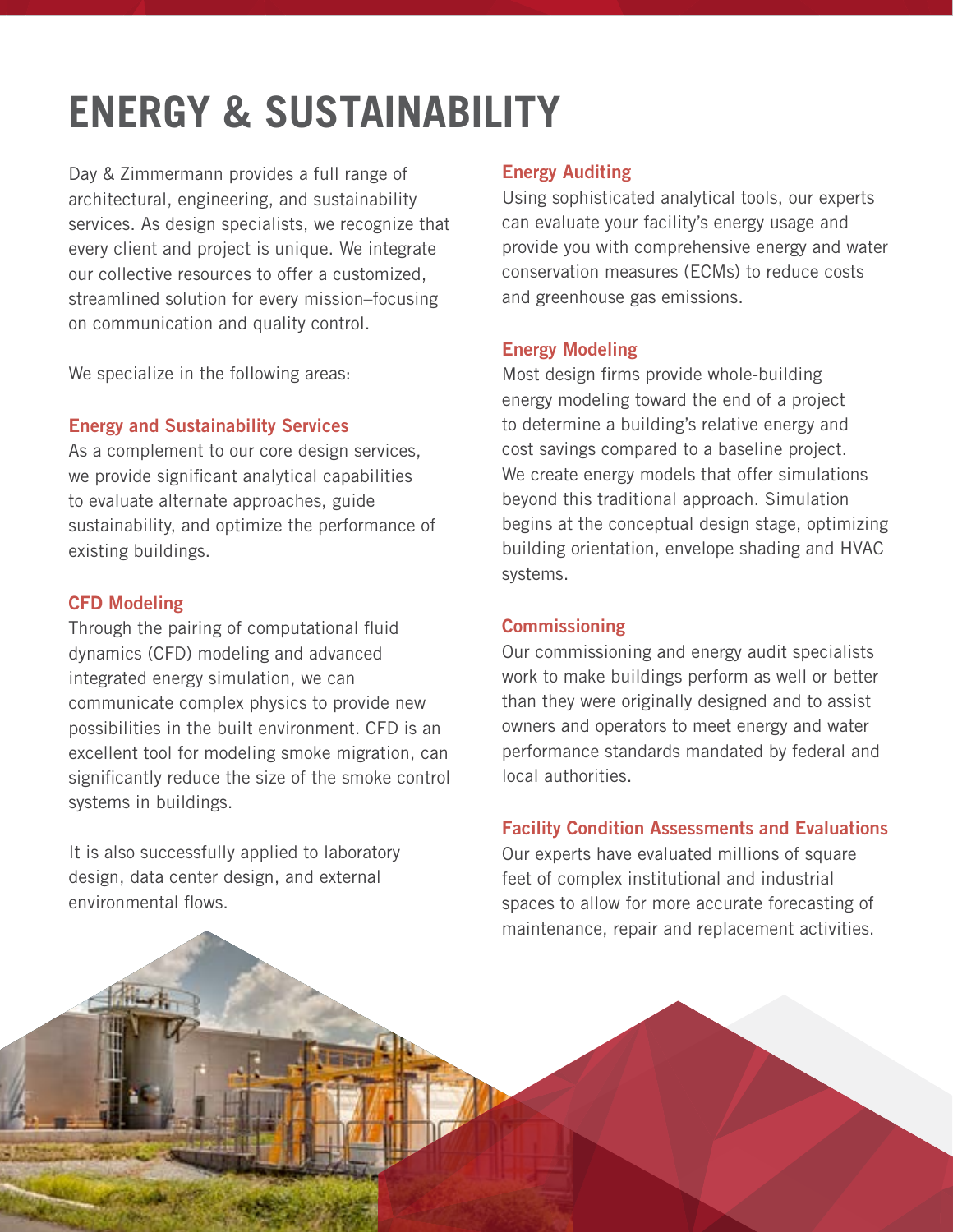# **VALIDATION**

With state-of-the-art processes, tools and data, our teams are able to get clients the most complete workforce in the industry. If a process needs revamping, we can do it. If a company needs a new candidate profile, we can introduce it.

Our model is set up to bring not just experienced Validation and Quality candidates, but value to the client over the long haul. Our results validate our work.

- Targeted Skills Sourcing
- Networking Skills Qualification
- Company Specific Screening
- Cultural Fit
- Reference Checks
- Interviews
- Market Expertise

### Validation Services

- **Process / Cleaning Validation**
- **Computer System Validation**
- Validation Master Plan (VMP)
- **Risk Analysis**
- **Commissioning (FAT, SAT)**
- **Integrated Commissioning**
- Qualification Plans for all phase of a Life Cycle
- **Execution of Qualification Plans**
- Establishing Change Control Processes

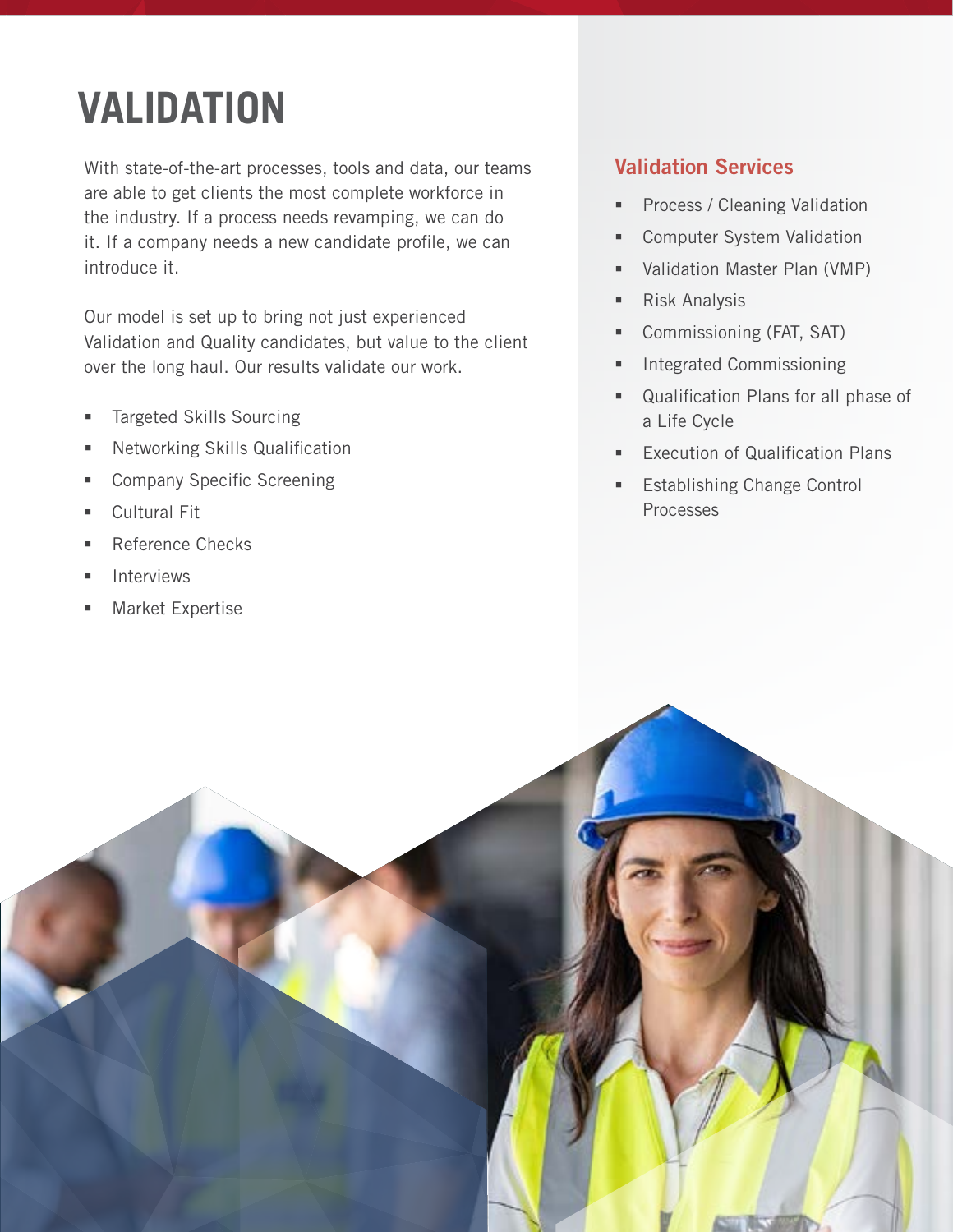## **CONSTRUCTION & MAINTENANCE**

One of our core competences is in the maintenance and modification of existing plants and facilities. We generate and preserve project value performance management, and streamlined contracting models with balanced risk and reward sharing.

We stand by our Total Accountability Model that provides a single point of contact driving accountability across safety, human performance, cost, schedule, quality, and resource supply. Services include:

- Large-scale maintenance and modifications
- Routine, preventive, and corrective maintenance
- Shutdowns, turnarounds, and outages (STO)
- Managed operational & maintenance (O&M) services

#### **Welding**

Day & Zimmermann provides experienced, highly qualified welders to perform everything from large turn-key projects to small emergent scopes for various industries nationwide. Our team of professionals include project and construction managers, weld test shop supervisors, engineers and designers, manual and semi-automatic welders, welding machine operators, machinists, and ASME-certified welding technicians.

### Construction & Maintenance Services:

- Stand-alone construction management services
- **Subcontract management**
- **Union/Open shop experience**
- **Pre-construction planning**
- Direct-hire construction
- **Constructability**
- Complete QA/QC Program
- Heavy lift and haul planning
- Site selection studies
- Work packaging
- Welding services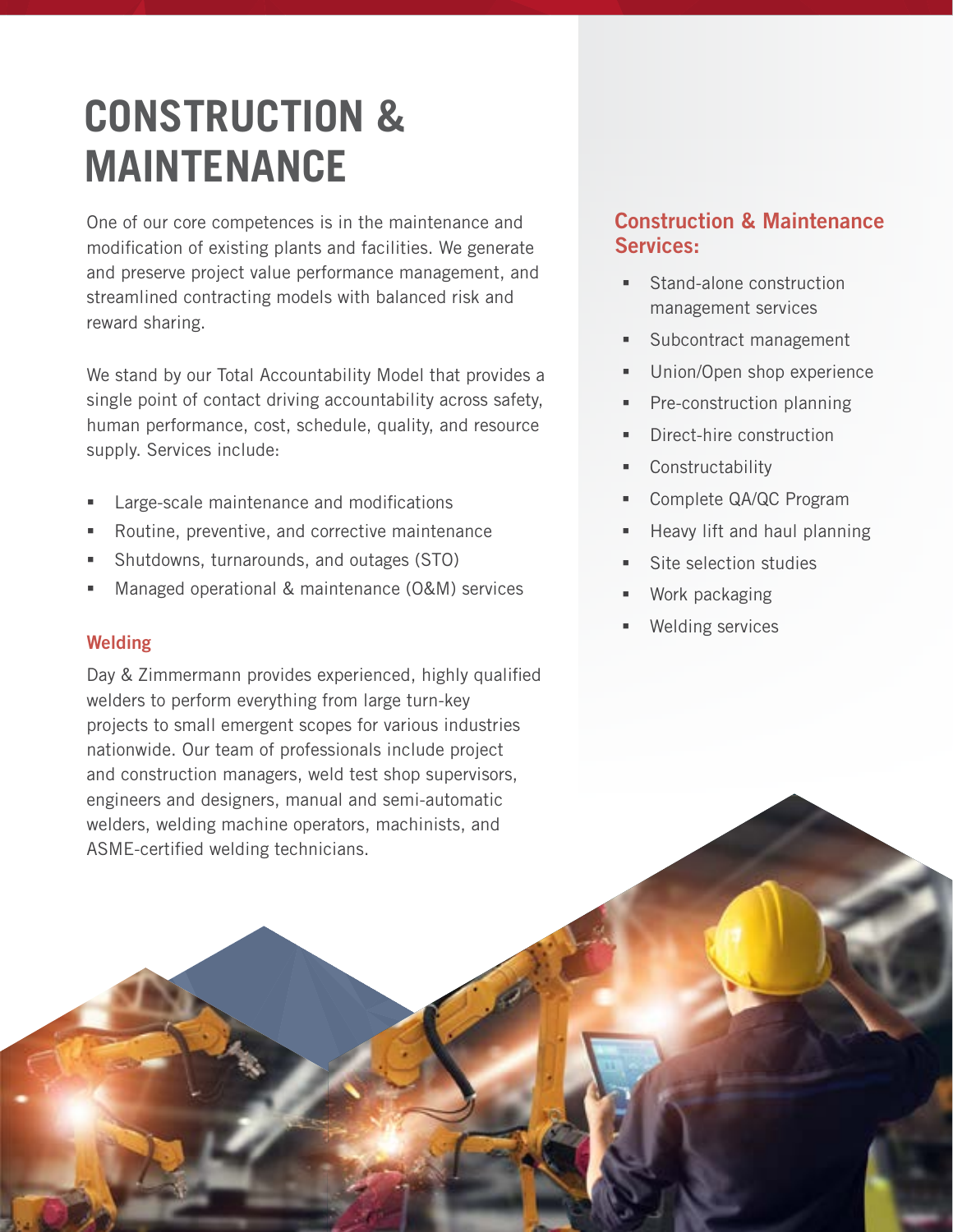# **STAFFING SOLUTIONS**

### Yoh, A Day & Zimmermann Company

Yoh is the nation's first technology staffing firm and for over for 80 years has provided the talent needed for the jobs and projects critical to our client's success.

Whether you need the flexibility of a contract, long- or short-term resource or team to augment your regular staff, Yoh's specialized professional recruiting can find the right skills, experience and work engagement to meet your needs. Yoh's specialized contract recruiting comes from our focus on specialty practice areas where subject matter experts recruit and vet talent for our customers.

### About Yoh

- Global Coverage local attention
- Integrated Workforce Solutions
- Industry Focus:
	- Software Engineering
	- Creative and Interactive
	- ERP & Cloud
	- Finance
	- Health Care
	- IT
	- Life Science
	- Engineering & Validation